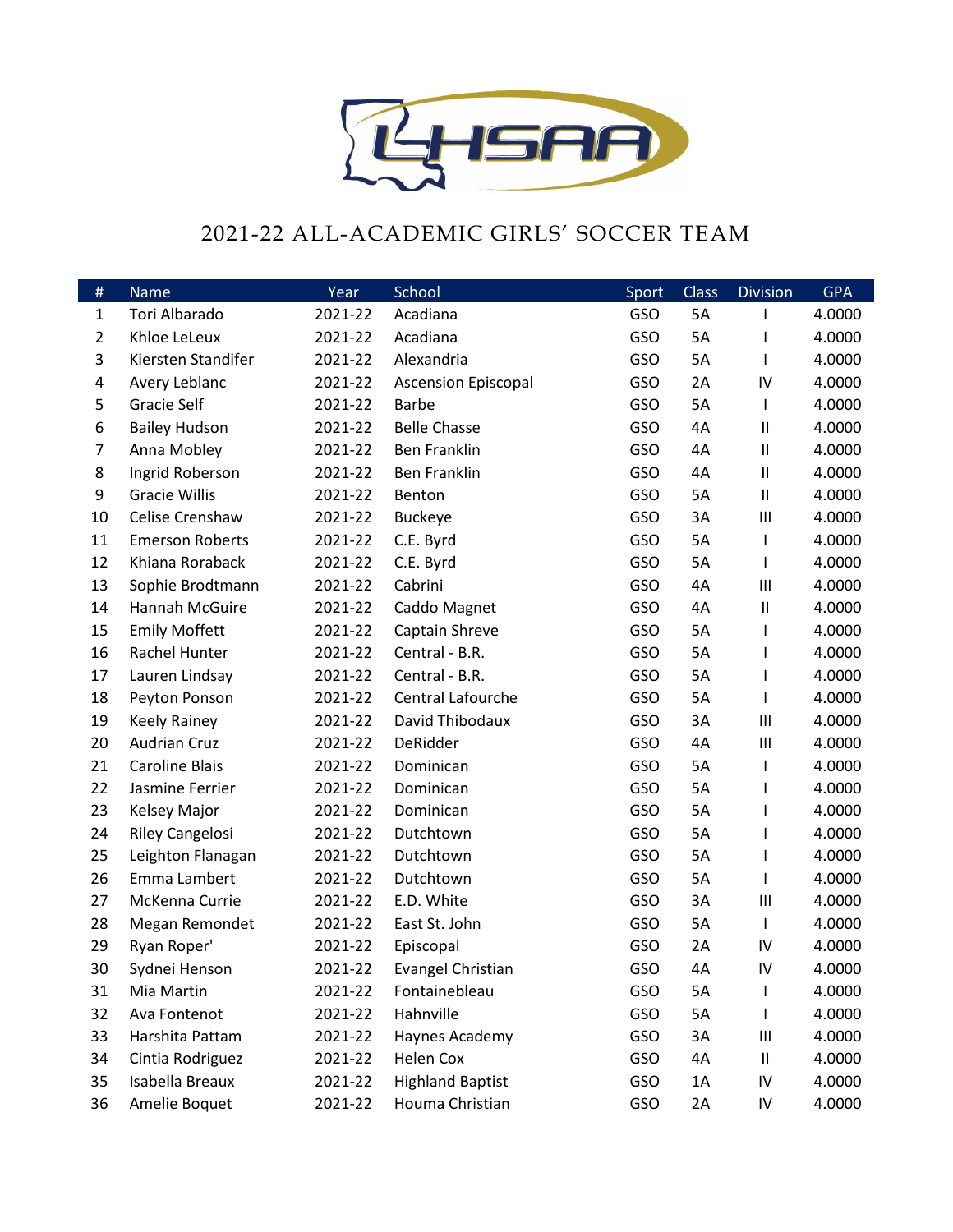| 37 | Hazel Drury             | 2021-22 | <b>Isidore Newman</b>          | GSO        | 2A | IV                         | 4.0000 |
|----|-------------------------|---------|--------------------------------|------------|----|----------------------------|--------|
| 38 | Nina LeBourgeois        | 2021-22 | <b>Isidore Newman</b>          | GSO        | 2A | IV                         | 4.0000 |
| 39 | <b>Elizabeth Robert</b> | 2021-22 | <b>Isidore Newman</b>          | GSO        | 2A | IV                         | 4.0000 |
| 40 | Paulina Chistoserdov    | 2021-22 | Lafayette                      | GSO        | 5A | T                          | 4.0000 |
| 41 | <b>Emerson Riddell</b>  | 2021-22 | Lakeshore                      | GSO        | 4A | $\ensuremath{\mathsf{II}}$ | 4.0000 |
| 42 | Eva Foketi              | 2021-22 | Leesville                      | GSO        | 4A | Ш                          | 4.0000 |
| 43 | <b>Brianna Troutman</b> | 2021-22 | Leesville                      | GSO        | 4A | Ш                          | 4.0000 |
| 44 | Jenna Magee             | 2021-22 | Live Oak                       | GSO        | 5A | I                          | 4.0000 |
| 45 | Kylie Zeller            | 2021-22 | Live Oak                       | GSO        | 5A | T                          | 4.0000 |
| 46 | Paige Schurba           | 2021-22 | Livonia                        | GSO        | 4A | Ш                          | 4.0000 |
| 47 | Riya Ahuja              | 2021-22 | Loyola Prep                    | GSO        | 3A | Ш                          | 4.0000 |
| 48 | Aidan Heard             | 2021-22 | Loyola Prep                    | GSO        | 3A | Ш                          | 4.0000 |
| 49 | Caroline Henry          | 2021-22 | Loyola Prep                    | GSO        | 3A | Ш                          | 4.0000 |
| 50 | <b>Emily Horton</b>     | 2021-22 | Loyola Prep                    | GSO        | 3A | Ш                          | 4.0000 |
| 51 | Leslie Johnson          | 2021-22 | Loyola Prep                    | GSO        | 3A | Ш                          | 4.0000 |
| 52 | Frances Kalmbach        | 2021-22 | Loyola Prep                    | GSO        | 3A | Ш                          | 4.0000 |
| 53 | Sophie Ettinger         | 2021-22 | Lusher Charter                 | GSO        | 4A | Ш                          | 4.0000 |
| 54 | Emma Rioux              | 2021-22 | Lusher Charter                 | <b>GSO</b> | 4A | Ш                          | 4.0000 |
| 55 | Maria Detillier         | 2021-22 | Lutcher                        | GSO        | 3A | Ш                          | 4.0000 |
| 56 | <b>Mallory Pesnell</b>  | 2021-22 | Minden                         | GSO        | 4A | $\mathbf{II}$              | 4.0000 |
| 57 | Anna Coleman            | 2021-22 | Natchitoches Central           | GSO        | 5A | T                          | 4.0000 |
| 58 | Julie Alligood          | 2021-22 | Neville                        | GSO        | 4A | $\sf II$                   | 4.0000 |
| 59 | Gia Golecki             | 2021-22 | New Iberia                     | GSO        | 5A | $\mathbf{I}$               | 4.0000 |
| 60 | Olivia Stringham        | 2021-22 | North Caddo                    | GSO        | 2A | IV                         | 4.0000 |
| 61 | Kylie Gaspard           | 2021-22 | North Vermilion                | GSO        | 4A | Ш                          | 4.0000 |
| 62 | Katie Trahan            | 2021-22 | North Vermilion                | GSO        | 4A | Ш                          | 4.0000 |
| 63 | Kayla Veronie           | 2021-22 | North Vermilion                | GSO        | 4A | Ш                          | 4.0000 |
| 64 | Allie Johnson           | 2021-22 | Northshore                     | GSO        | 5A | $\mathsf{I}$               | 4.0000 |
| 65 | <b>Caroline Masker</b>  | 2021-22 | Northshore                     | GSO        | 5A | I                          | 4.0000 |
| 66 | Sarah Sauvage           | 2021-22 | Northshore                     | GSO        | 5A | T                          | 4.0000 |
| 67 | Carolyn Dorris          | 2021-22 | <b>Ouachita Christian</b>      | <b>GSO</b> | 1A | IV                         | 4.0000 |
| 68 | Jessica Ellis           | 2021-22 | Ouachita Christian             | <b>GSO</b> | 1A | IV                         | 4.0000 |
| 69 | Shelby Lowe             | 2021-22 | <b>Ouachita Parish</b>         | GSO        | 5A | $\ensuremath{\mathsf{II}}$ | 4.0000 |
| 70 | Audrey Stippel          | 2021-22 | Parkway                        | GSO        | 5A | T                          | 4.0000 |
| 71 | Nam Nguyen              | 2021-22 | Patrick Taylor - Science/Tech. | GSO        | 3A | Ш                          | 4.0000 |
| 72 | Nell White              | 2021-22 | Pineville                      | GSO        | 5A |                            | 4.0000 |
| 73 | Abigail LeSaicherre     | 2021-22 | Ponchatoula                    | GSO        | 5A |                            | 4.0000 |
| 74 | Angela Felix            | 2021-22 | Rapides                        | GSO        | 2A | IV                         | 4.0000 |
| 75 | Kali Murry              | 2021-22 | Slidell                        | GSO        | 5A |                            | 4.0000 |
| 76 | Hang Vu                 | 2021-22 | Slidell                        | GSO        | 5A | L                          | 4.0000 |
| 77 | Ashley Graham           | 2021-22 | South Beauregard               | GSO        | 3A | Ш                          | 4.0000 |
| 78 | Lexie Blanchard         | 2021-22 | South Terrebonne               | GSO        | 4A | Ш                          | 4.0000 |
| 79 | Marley Dardar           | 2021-22 | South Terrebonne               | GSO        | 4A | $\mathbf{II}$              | 4.0000 |
| 80 | Julia Pitre             | 2021-22 | South Terrebonne               | GSO        | 4A | $\ensuremath{\mathsf{II}}$ | 4.0000 |
| 81 | Jozlyn Rodrigue         | 2021-22 | South Terrebonne               | GSO        | 4A | Ш                          | 4.0000 |
| 82 | <b>Brynn Weathers</b>   | 2021-22 | St. Amant                      | GSO        | 5A | I                          | 4.0000 |
|    |                         |         |                                |            |    |                            |        |